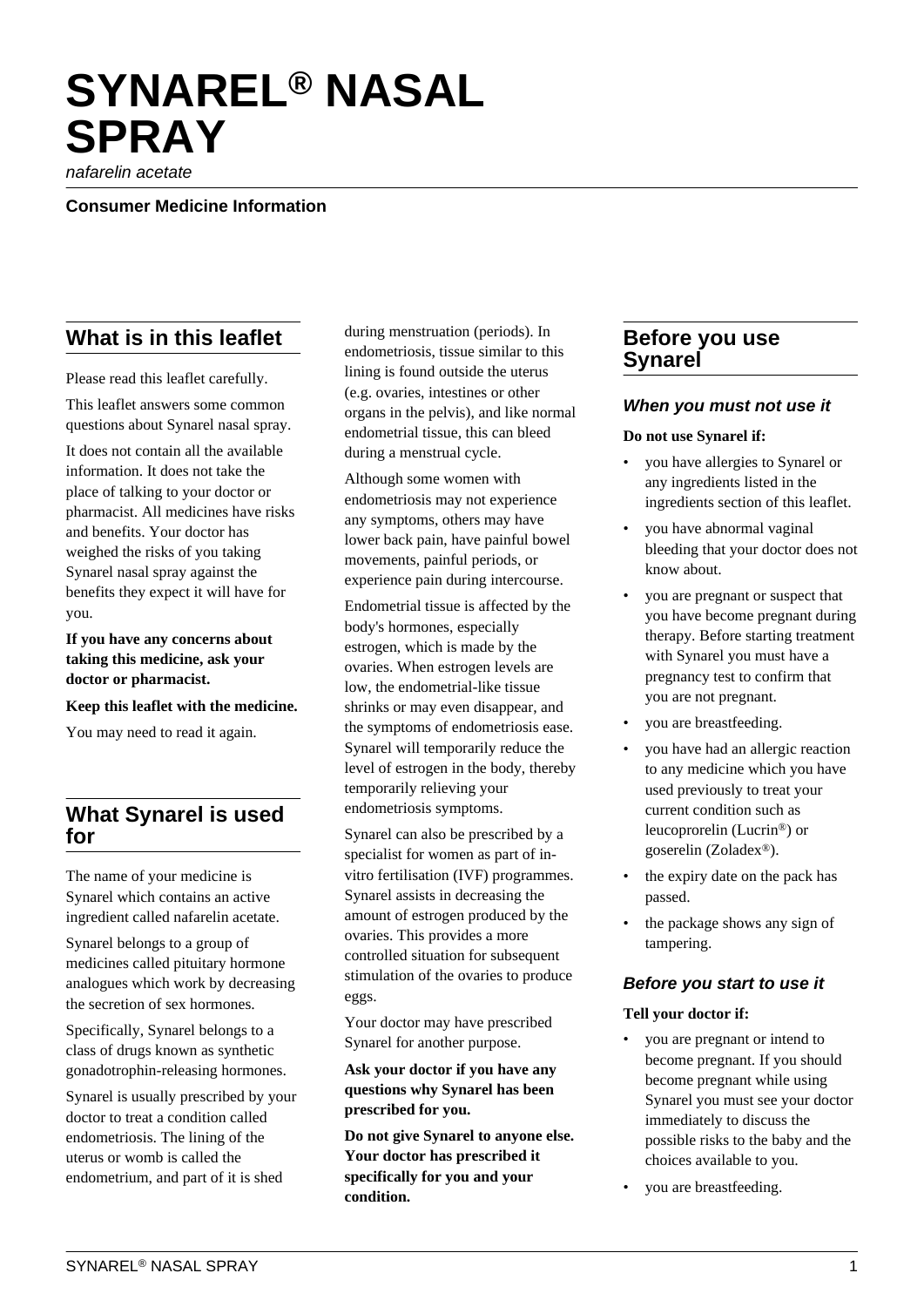- your periods have either stopped or have been irregular.
- you have a history of osteoporosis, particularly if this led to fractures.
- you have a strong family history of osteoporosis.
- you have any problems with your ovaries including a condition called polycystic ovarian syndrome.
- you are taking any other medication.
- you are 18 years or younger.
- you suffer from hay fever or a blocked or runny nose.
- you have any other medical condition e.g. kidney, liver disease etc.

## **Taking other medicines**

**Tell your doctor or pharmacist if you are taking any other medicines, including any that you get without a prescription from your pharmacy, supermarket or health food shop.**

# **How to use Synarel**

## **How much to use**

Your doctor will tell you how much Synarel to use each day and how long your treatment should continue. Depending on your condition, the usual dose is as follows:

#### **Endometriosis**

The usual dose of Synarel is one spray to one nostril in the morning and one spray to the other nostril at night. Your bottle of Synarel contains enough medication to last 30 days.

If your doctor increases your daily dose of Synarel, then your bottle will not last the length of time.

**Always ensure that you have sufficient supplies of Synarel Nasal Spray so that your treatment is not interrupted.**

**In-vitro fertilisation**

The usual dose of Synarel is one spray to each nostril in the morning and one spray to each nostril at night. Your bottle of Synarel contains enough medication to last 15 days.

**If your doctor has prescribed the use of Synarel Nasal Spray any differently then you should discuss this with him or her.**

## **How to prepare it**

Before you use a bottle of Synarel Nasal Spray for the first time you have to prime the spray pump.

CAUTION: Avoid breathing in the spray during priming.

Follow these steps:

- 1. Remove the safety clip and the clear plastic dust cover from the spray bottle.
- 2. Put two fingers on the "shoulders" of the spray bottle and put your thumb on the bottom of the bottle.
- 3. Hold the bottle in an upright position away from you. Apply pressure EVENLY to the "shoulders" and push down QUICKLY AND FIRMLY until a fine spray occurs. Usually the spray will appear after about 5 to 10 pumps.
- 4. The pump is now primed.

Priming only needs to be done once when you start using a new bottle of Synarel Nasal Spray. You will waste medication if you prime the pump before each use and will not have enough medication for the entire treatment period.

## **How to use it**

## **IMPORTANT TIPS ABOUT USING SYNAREL NASAL SPRAY**

1. Your pump should produce a fine mist, which can only be produced by a quick and firm pumping action. It is normal to see some larger droplets of liquid within the fine mist. However, if your Synarel Nasal Spray comes out of the pump as a thin stream of

liquid rather than as a fine mist, it may not be as effective and you should return this spray to your pharmacist.

- 2. DO NOT TRY TO ENLARGE THE TINY HOLE IN THE SPRAYER. If the hole is enlarged, the pump will deliver an improper dose of Synarel.
- 3. The pump is made to deliver only a set amount of medication, no matter how hard you squeeze it.

## **Using Synarel Nasal Spray**

- 1. Gently blow your nose to clear both nostrils before you use Synarel Nasal Spray.
- 2. Remove the safety clip and clear plastic dust cover from the spray bottle.
- 3. Clean the tip of pump. Hold the bottle in a horizontal position and rinse the spray tip with warm water, while wiping the tip with your finger or a clean soft cloth.

 Do not clean the spray tip with a pointed object. This could cause an improper dose of the spray to be delivered. Do not remove the pump from the bottle, as this will release the priming pressure.

 Wipe the tip dry with a clean soft cloth or tissue.

- 4. Bend your head forward a little and put the spray tip into one nostril. (The tip should not reach too far into your nose.) Aim the tip toward the BACK and OUTER SIDE of your nose.
- 5. Close the other nostril with your finger.
- 6. Applying pressure EVENLY to the "shoulders", QUICKLY AND FIRMLY pump the sprayer ONE TIME, at the same time as you sniff in gently.
- 7. Remove the sprayer from your nose and tilt your head backwards for a few seconds. This lets the spray spread over the back of your nose.
- 8. Do not spray into the other nostril unless your doctor has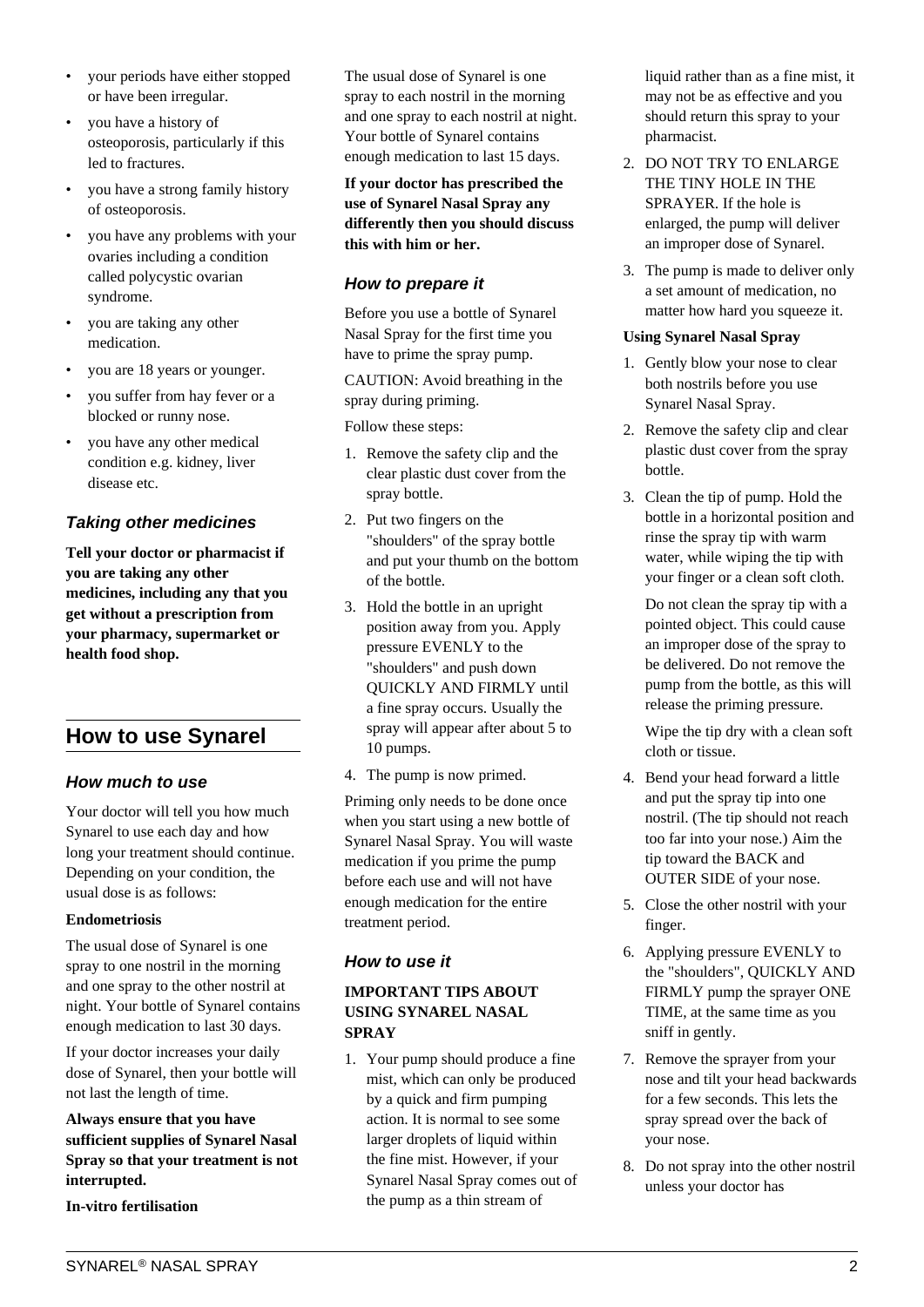specifically instructed you to do so.

9. Clean the tip of the pump. Hold the bottle in a horizontal position and rinse the spray tip with warm water, while wiping the tip with your finger or a clean soft cloth.

 Do not clean the spray tip with a pointed object. This could cause an improper dose of the spray to be delivered. Do not remove the pump from the bottle, as this will release the priming pressure.

 Wipe the tip dry with a clean soft cloth or tissue.

 Cleaning the spray tip before and after use is important to prevent clogging of the tip.

10. Replace the safety clip and the clear plastic dust cover on the spray bottle.

## **When and how long to use it**

#### **Endometriosis**

You should start using Synarel 2 to 4 days after your period begins and continue to use it everyday for 6 months. This is the usual length of treatment for Synarel.

#### **In-vitro fertilisation**

You should start using Synarel on either day 2 or 21 after your period begins and continue to use it strictly as advised by your doctor until told to cease treatment. The length of treatment will depend on the success or failure of in-vitro fertilisation. Treatment should be stopped at least 3 days before embryo implantation.

## **If you forget to use Synarel**

It is very important that you do not miss a single dose of Synarel.

However, if you do miss a dose, follow the directions below.

**If it is almost time for your next dose, skip the dose you missed and take your next dose when you are meant to.**

**Otherwise, take it as soon as you remember and then go back to taking it as you would normally.**

#### **Do not take a double dose to make up for the dose that you missed.**

If you miss one or more doses of Synarel, vaginal bleeding (often called breakthrough bleeding) may occur.

**If you miss successive doses of Synarel (two or more doses following each other) and have not been using contraceptive measures (as described in the section "While you are using Synarel"), there is a possibility you could be pregnant. See your doctor immediately to check if you are pregnant.**

Below are some tips to help you remember to use Synarel regularly.

- Keep your Synarel Nasal Spray in a place where you will be reminded to use it each morning and each evening.
- Keep track of each dose on a calendar.
- Make a note on your calendar on the day you start a new bottle of Synarel Nasal Spray. You may wish to mark your bottle with this start date.
- Be sure to refill your prescription before the bottle is finished so you have a new bottle on hand to continue your medication.

## **If you take too much (overdose)**

**Immediately telephone your doctor, or the Poisons Information Centre (telephone 13 11 26), or go to accident and emergency at your nearest hospital, if you think you or anyone else may have taken too much Synarel. Do this even if there are no signs of discomfort or poisoning.**

You may need urgent medical attention.

At present, there is very limited experience with cases of Synarel overdosage when used as a spray.

If Synarel is accidently ingested, enzymes in the stomach and bowels will inactivate the medication.

## **While you are using Synarel**

## **Things you must do**

Make sure that all doctors, dentists and pharmacists who are treating you know that you are using Synarel.

Tell the hospital doctor that you are using Synarel if you need to have an operation, or go to hospital in an emergency.

If you are about to be started on any new medicine, tell your doctor or dentist and your pharmacist that you are using Synarel.

If you become pregnant while using Synarel, see your doctor immediately.

**While using Synarel it is important to use a non-hormonal method of contraception such as a diaphragm with contraceptive jelly, an IUD or condoms.**

**If you are on an IVF programme make sure that you keep all appointments so that your condition can be monitored.**

#### **Speak to your doctor about how Synarel may affect your bones.**

When you use Synarel, your estrogen levels will be low. Low estrogen levels can result in a loss of mineral from bone. During the six month treatment course of Synarel you will lose a small amount of mineral from your bones. In most women a single six month treatment course of Synarel should not be a concern. However, you should discuss the effect of Synarel on bone with your doctor and particularly how this may affect you.

You should also be aware that repeat treatments close together (that is, more than one treatment period of 6 months) are not recommended. However, if your doctor considers that a second course of treatment is necessary, he or she will ask you to undergo bone density studies prior to a repeat course of Synarel.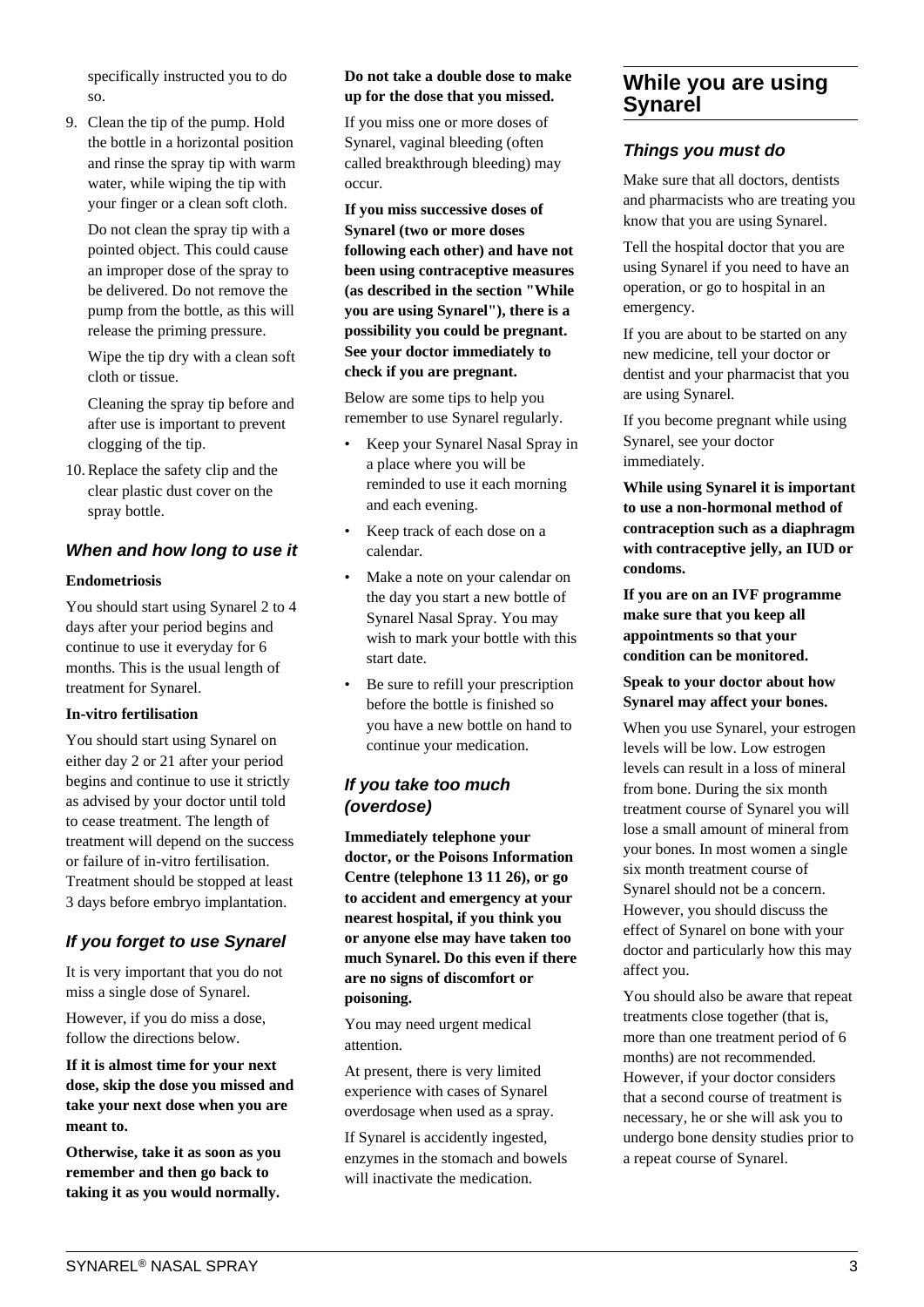## **Things you must not do**

**Do not take birth control pills (oral contraceptives) while you are using Synarel. Use another method of contraception such as a diaphragm with contraceptive jelly, an IUD or condoms.**

**Do not use the spray bottle beyond 30 days if you are using 2 sprays per day, or beyond 15 days if you are using 4 sprays per day.**

At the end of the recommended 15 or 30 days, a small amount of liquid will be left in the bottle.

**Do not try to use the leftover amount because you may get too low a dose of medication, which could interfere with the effectiveness of your treatment. Dispose of the bottle and do not use again.**

**Do not use Synarel nasal Spray past the expiry date shown on the label. If you use the spray after the expiry date has passed, it may not work as well.**

## **Things to be careful of**

For the first two months after you start using Synarel, you may experience some irregular vaginal spotting or bleeding. The amount of bleeding and the time this bleeding continues for may vary. This bleeding will usually stop by itself. After the first two months of Synarel treatment, you can expect a decrease in menstrual flow, and your periods may stop altogether. However, if you miss one or more doses of Synarel, you may continue to experience vaginal bleeding.

#### **See your doctor if you continue to have normal periods after two months of using Synarel.**

If you suffer from hayfever or have a cold (which results in a runny or blocked nose) during Synarel treatment, you should see your doctor for a nasal decongestant. This decongestant should be used at least 30 minutes after using Synarel Nasal Spray so that the absorption of Synarel is not affected.

Synarel is not expected to affect driving or operating of machinery.

# **Side effects**

#### **Tell your doctor or pharmacist as soon as possible if you do not feel well while you are taking Synarel.**

Synarel helps most women with endometriosis and/or in an in vitro fertilisation programme but it may have unwanted side effects in some women.

All medicines can have side effects. Sometimes they are serious, most of the time they are not. You may need medical treatment if you get some of the side effects.

#### **Ask your doctor or pharmacist to answer any questions you may have.**

Due to the initial high levels of estrogen when you start Synarel therapy, you may experience estrogen-sensitive migraine or epilepsy. These will clear provided you continue to use your Synarel as directed

Continuous treatment may induce a menopausal state.

#### **Tell your doctor if you notice any of the following and they worry you:**

- hot flushes
- change in sex drive
- vaginal dryness
- headaches
- mood changes
- depression
- acne
- muscle pains
- decreased breast size
- irritation inside the nose
- pain and/or swelling of the joints
- change in weight
- insomnia
- tingling feeling of the skin
- increased hairiness
- hair loss
- blood pressure change (high or low)

#### **Tell your doctor immediately if you notice any of the following:**

- shortness of breath, chest pain or rashes that may or may not be itchy
- coughing and wheezing
- excessive vaginal bleeding
- fluid retention and/or decreased urine output
- liver disease

This is not a complete list of all possible side effects. Others may occur in some people and there may be some side effects not yet known.

**Tell your doctor if you notice anything else that is making you feel unwell, even if it is not on this list.**

# **After using Synarel**

## **Storage**

#### **Keep your Synarel Nasal Spray in a safe place away from the sight and reach of children.**

A locked cupboard at least one-anda-half metres above the ground is a good place to store medicines.

**Keep Synarel in an upright position in a cool dry place where the temperature stays below 25°C and away from light.**

**Do not put your spray in the freezer or refrigerator. If you have accidentally stored Synarel in the refrigerator, take it out and leave it at room temperature for at least 1 hour before using it.**

## **Disposal**

If your doctor tells you to stop taking Synarel ask your pharmacist what to do with any nasal spray that is left over.